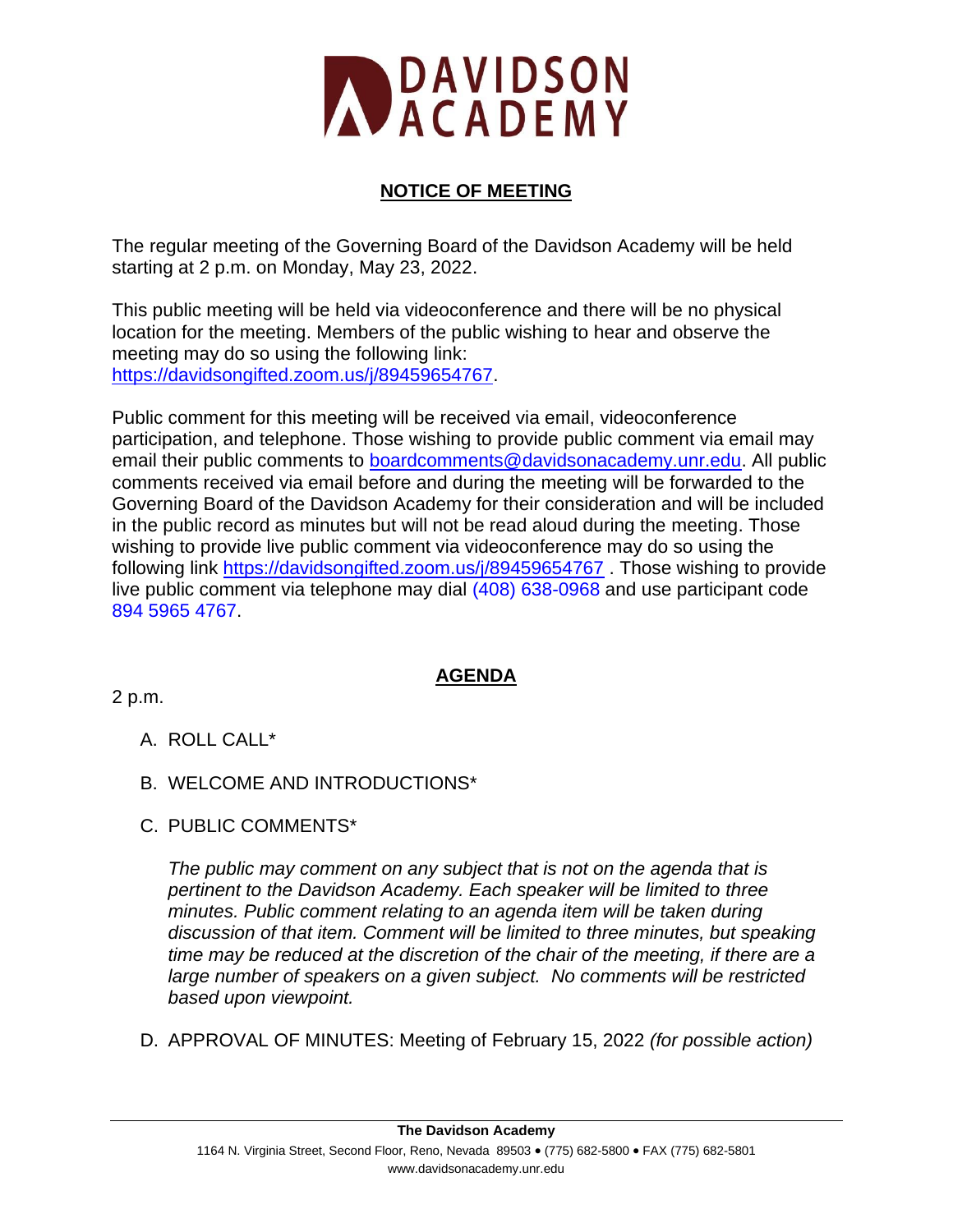E. APPROVAL OF AGENDA *(for possible action)*

*The public is notified that the Governing Board may take items on the agenda out of order; combine two or more agenda items for consideration; remove an item from the agenda; or delay discussion relating to an item on the agenda.* 

- F. REPORTS\*
	- 1. ACADEMY DIRECTOR\*
		- a. General Program Updates
		- b. College Planning Updates
	- 2. INTERIM DIRECTOR OF ONLINE LEARNING\* a. General Program Updates
	- 3. MEDIA AND OUTREACH\*
- G.. GENERAL BUSINESS (*for possible action)*
- 1. Review, discuss, and possibly approve Amended budget for Fiscal Year 2021- 2022.
- 2. Review, discuss, and possibly approve engagement of auditors Holthouse Carlin & Van Trigt to conduct required annual audit of financials by independent third party.
- 3. Review, discuss, and possibly approve budget for Fiscal Year 2022-2023, presented as a tentative budget at public budget hearing on May 9, 2022.
- H. PUBLIC COMMENTS\*

*The public may comment on any subject that is not on the agenda that is pertinent to the Davidson Academy. Each speaker will be limited to three minutes. Public comment relating to an agenda item will be taken during discussion of that item. Comment will be limited to three minutes, but speaking time may be reduced at the discretion of the chair of the meeting, if there are a large number of speakers on a given subject. No comments will be restricted based upon viewpoint.*

I. ADJOURNMENT *(for possible action)*

### *Meeting Dates for 2022*

- Wednesday, September 28, 2022
- Monday, November 14, 2022